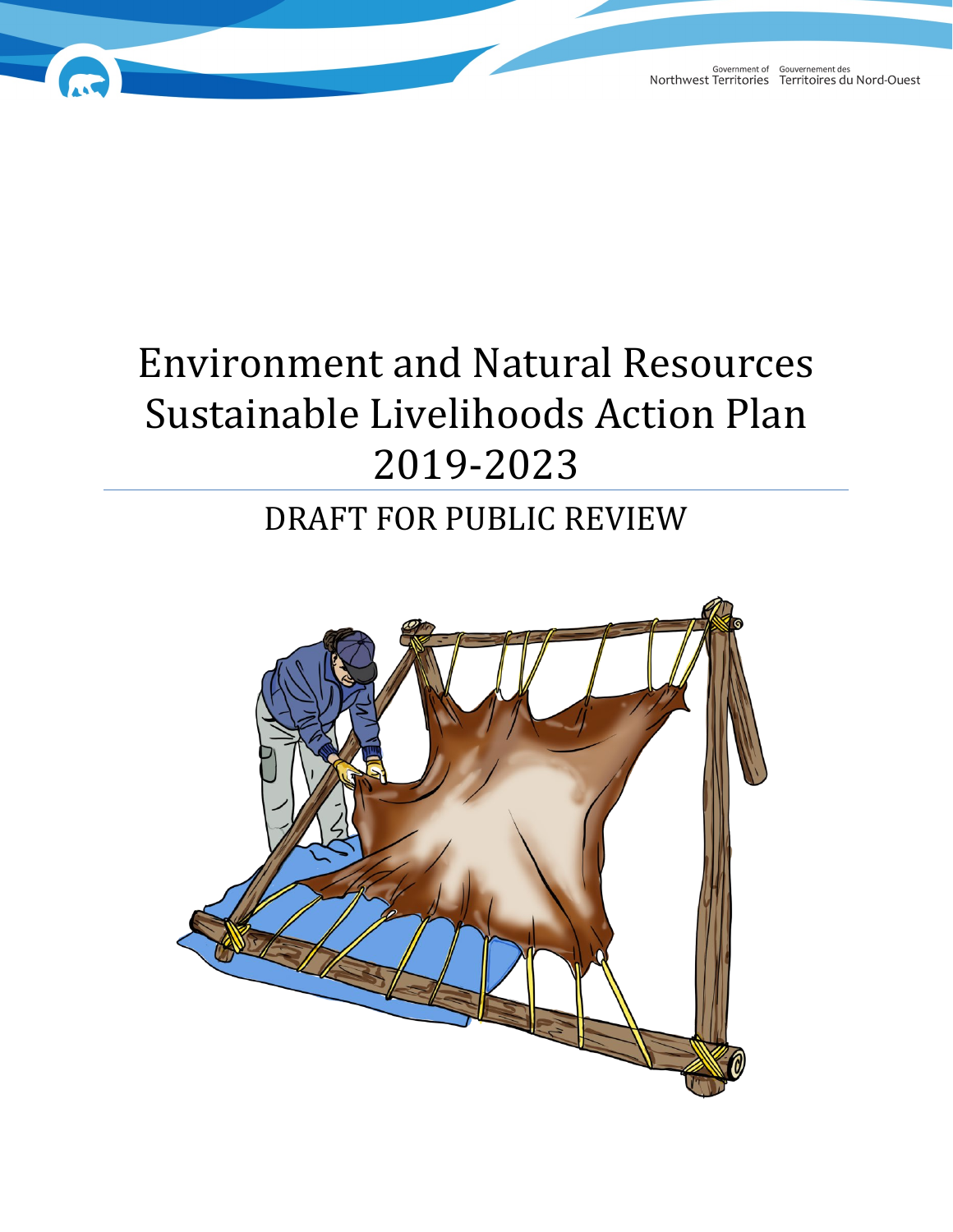# **Table of Contents**

| Objective #1: Promote and support opportunities for mentorship, learning<br>and training related to on the land activities for interested residents 9 |
|-------------------------------------------------------------------------------------------------------------------------------------------------------|
| Objective #2: Support communities, organizations and other partners in<br>pursuing sustainable livelihoods programs and services by reducing          |
| Objective #3: Strengthen communication and information about existing<br>ENR programs and increase promotion of sustainable livelihoods at            |
| Objective 4 – Promote and support opportunities for on the land program                                                                               |
| Objective 5 - Ensure programs run effectively, efficiently and support the                                                                            |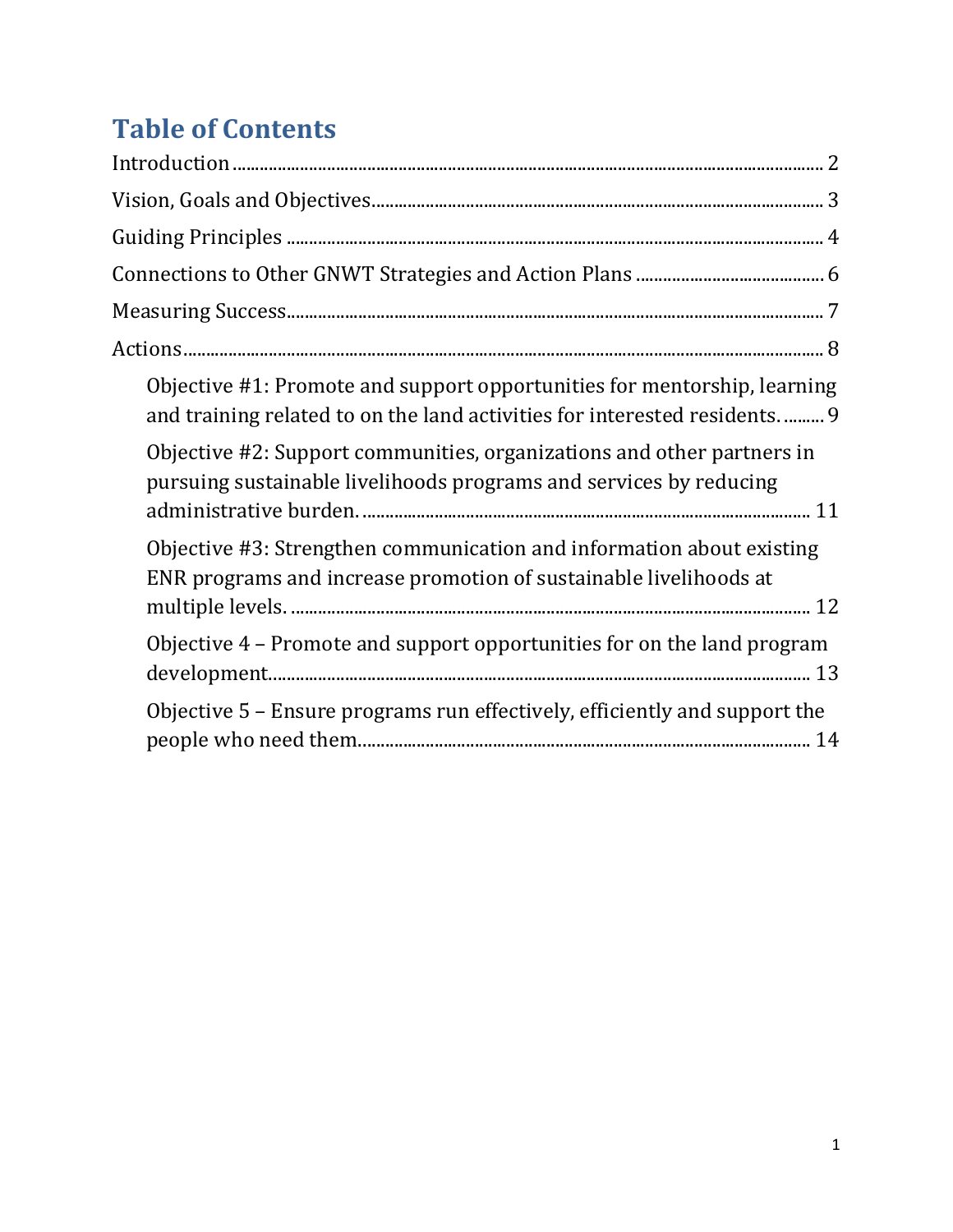#### <span id="page-2-0"></span>**Introduction**

In the Northwest Territories (NWT), life is intimately tied to the land. Residents depend on the land for food, medicine, materials, shelter, income, culture, spirituality and recreation. For the NWT's Indigenous peoples, relationships with the land have existed since time immemorial.

Sustainable livelihoods - in the context of this Action Plan – are considered to be 'a way of life connected to the land'[1](#page-2-1). It is important to note that 'the land' does not mean just terrestrial ecosystems. This Plan approaches the land in a holistic way, considering the plants, animals, water, air, people, relationships, processes and connections that exist. Sustainable livelihoods include "the capabilities, resources and activities that support a means of living, in a way that is adaptable and resilient while supporting continuation of those resources and activities now and for future generations"[2](#page-2-2).

At present, there are many barriers that can make it difficult for people to go out on the land, and engage in harvesting, including (but not limited to): high cost of fuel, equipment and supplies; changes to the landscape from climate change and development; shift to a wage-based economy where people working have less time to go out; and, loss of knowledge and skills due to colonialism and legacies of residential schools.

The Department of Environment and Natural Resources (ENR), Government of the Northwest Territories (GNWT) recognizes the role it can play in supporting individuals, families, communities, regions, organizations and partners in advancing and promoting sustainable livelihoods and engaging in on the land activities. ENR has program and service responsibilities, on behalf of the GNWT, for country foods, traditional economies and landbased learning, which broadly make up the program areas captured in this Action Plan. Harvesting in this plan is defined as procurement of foods (animals or plants) directly from the land - whether through hunting, trapping, fishing, or gathering.

This plan is intended to help prioritize ENR's resources and capacity to support sustainable livelihoods across the NWT at local, regional and territorial levels, based on the needs, values and priorities of Northerners. It is ENR's intent that the actions in this Plan add value and support the great work happening across the NWT that is being led by Indigenous Governments and Organizations, Renewable Resource Board and Councils, Hunters and Trappers Associations, municipal and federal governments, and non-

<span id="page-2-1"></span> $1$  Note: 'sustainable livelihoods' is a broad term that can reflect many things, including health, income, housing and more. For this Action Plan, focus is on those activities that tie to land-based practices, though is it recognized that those activities fit within an individual's overall livelihood.<br><sup>2</sup> Chambers & Conway (1991), Sustainable rural livelihoods: practical concepts for the 21<sup>st</sup> century. IDS Discussion

<span id="page-2-2"></span>Paper 296; UNDP, n.d.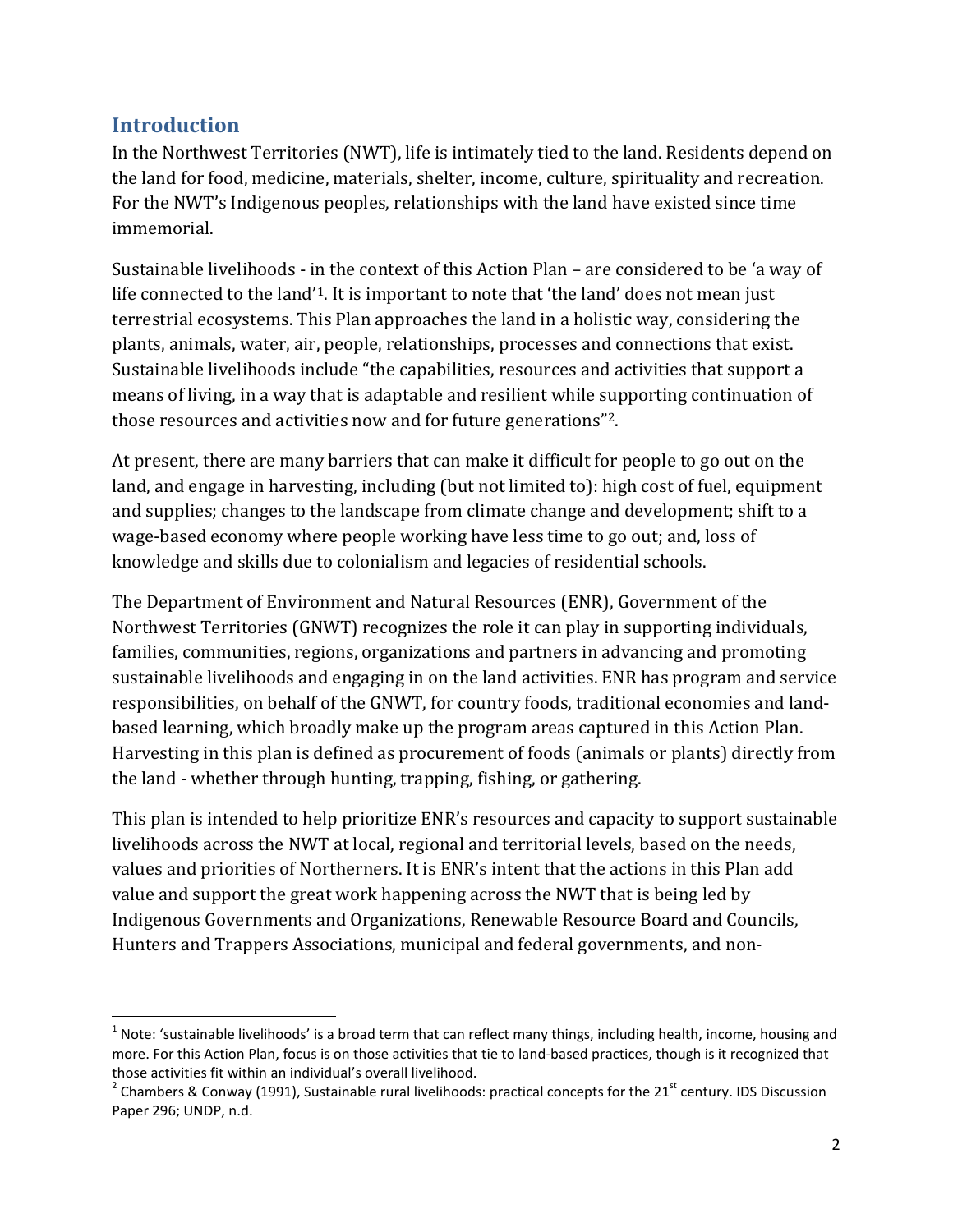government organizations, or communities who want to deliver programming. Key to this will be continuing to build and strengthen partnerships.

The plan was built based on engagement across the NWT. ENR held regional meetings with Indigenous governments and co-management partners, community open houses, an advisory group workshop and visited schools where possible. A public survey and youth photo contest were also used to gather information. ENR then compiled all of the information and drafted potential actions that respond to what we heard. ENR held an advisory group meeting with regional Indigenous Government representatives (staff, youth and Elders) to review and discuss draft actions and identify missing actions or things to consider during implementation. This Action Plan is the result of this whole engagement process.

# <span id="page-3-0"></span>**Vision, Goals and Objectives**

The *vision* for the Sustainable Livelihoods Action Plan is:

*NWT residents have the opportunities to connect with and experience the land in ways that are meaningful to them.*

To achieve this vision, ENR, with its partners, will work towards the following *goals*:

- More NWT residents are engaged in on the land activities that are important to them, such as harvesting, hunting, trapping, fishing, gathering, cultural activities, recreation and healing.
- Increase the number of people with harvesting and on the land skills and knowledge.
- Barriers to going on the land are reduced, through innovative, northern-driven approaches.
- Communities, Indigenous Governments and Organizations and others are supported in delivering sustainable livelihoods programs and services.
- The NWT traditional economy is vibrant and thriving.
- NWT residents have access safe, culturally appropriate and quality country foods.
- Reciprocal, multigenerational learning opportunities are promoted and supported.
- Programs and support are available for interested residents, regardless of age, knowledge, skill level and experience.

The following *objectives* will help ENR to work towards these goals:

• Objective 1: Promote and support opportunities for mentorship, learning and training related to on the land activities for interested residents.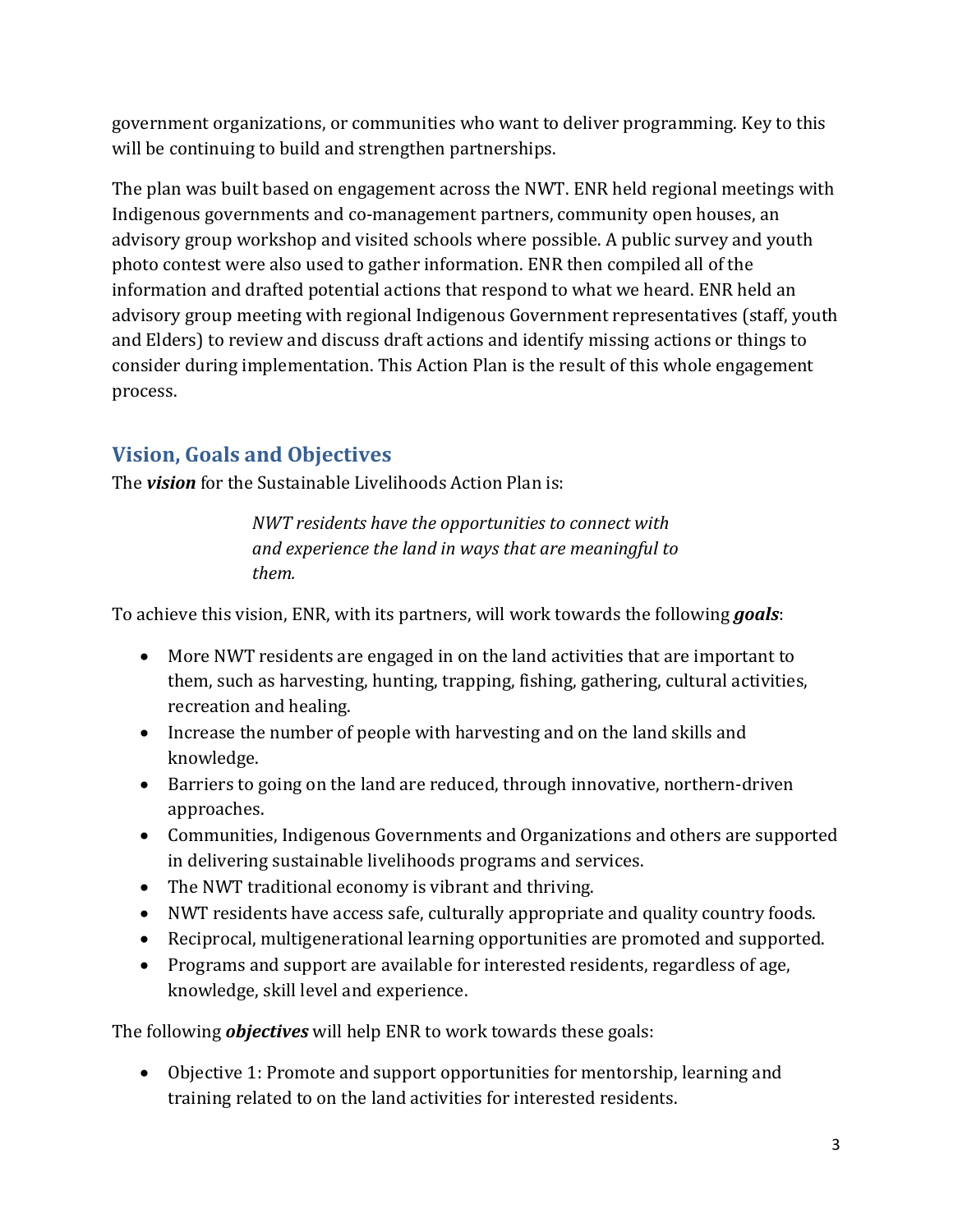- Objective 2: Support communities, organizations and other partners in pursuing sustainable livelihoods programs and service by reducing administrative burden.
- Objective 3: Strengthen communication about existing programs and increase promotion of sustainable livelihoods at multiple levels.
- Objective 4: Create and support opportunities for program development.
- Objective 5: Ensure programs run effectively, efficiently and support the people who need them, and ensure accountability in Action Plan implementation.

# <span id="page-4-0"></span>**Guiding Principles**

Based on extensive engagement, a number of overarching principles were identified that will guide the implementation of this Action Plan. These principles should be taken into account when designing and/or implementing the actions outlined in this Action Plan.

These include:

- Wellness
	- o Being on the land is a big part of people's feeling of health and wellness. This includes physical, mental, emotional, cultural and economic health. Supporting healthy people, communities, families, and a healthy environment (including air, water, animals, plants) are at the forefront of the actions in this plan.
- Language
	- o The land and language are intimately tied together. Language should be embedded in implementation of the Action Plan.
- Food security
	- o Access to high quality, safe, nutritious and culturally appropriate country foods (directly or indirectly), and the equipment and means necessary to harvest, process, prepare and store foods.
- Seasons
	- o On the land activities happen in all seasons; consideration of different seasons and the activities that take place in those seasons is important in design and provision of programs and services.
- Inclusivity & accessibility
	- $\circ$  Ensuring that there are diverse, broad opportunities to meet needs of all residents is important, regardless of age, skill, experience, knowledge, gender, ability, socio-economic status, and other factors. In particular, we heard about the need for programs that are either targeted or accessible to middle-aged participants, who have been impacted by residential schools resulting in loss of knowledge and skills.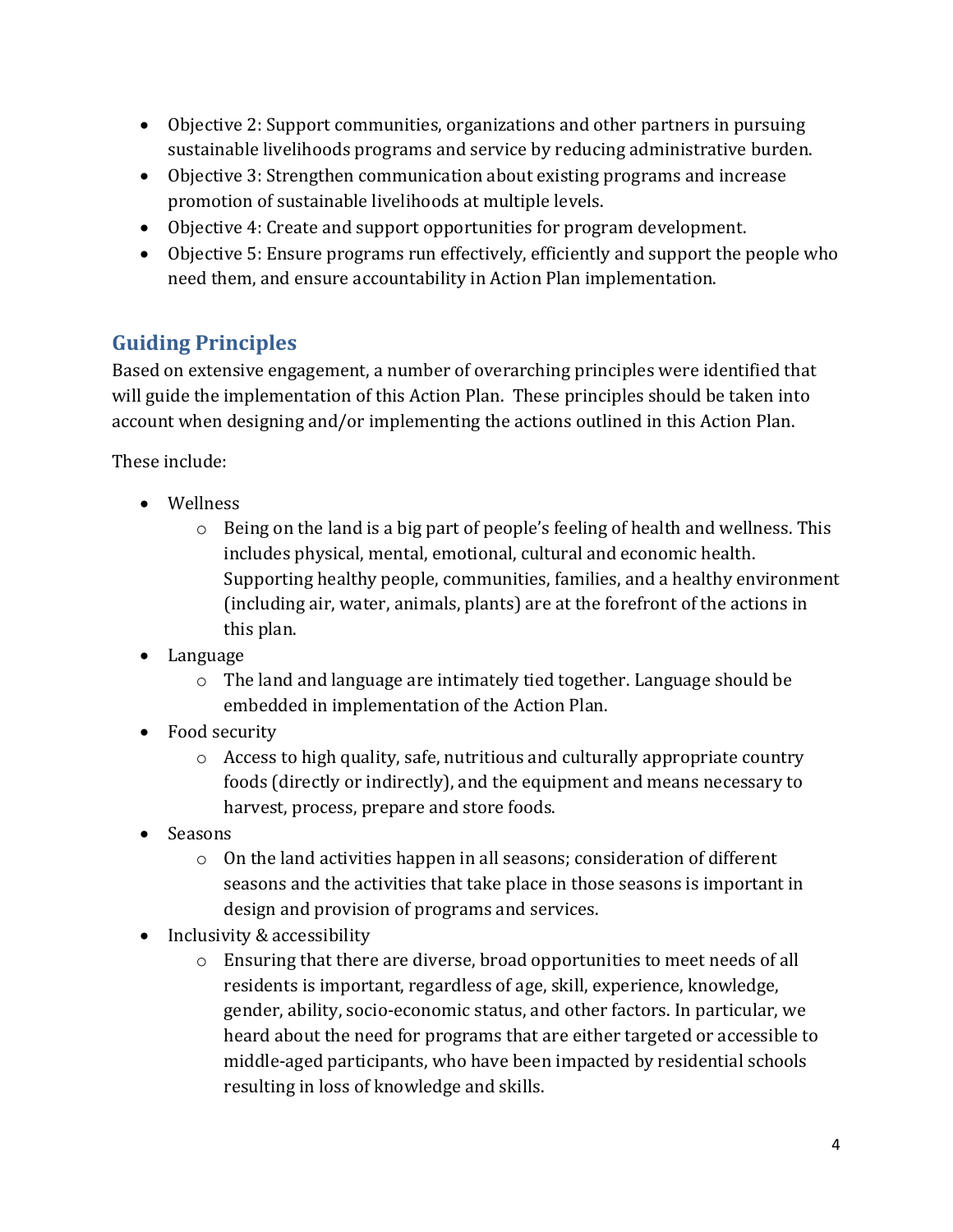- Knowledge
	- o Traditional and local knowledge are foundational to on the land activities and design and delivery of programs and services that support sustainable livelihoods. Other knowledge systems can also support implementation of actions.
- Respect
	- o Respect for the land and water, for each other, for animals and for cultural traditions and protocols should be at the heart of any actions.
- Community-driven
	- o The intent of this Action Plan is to support and add-value to communitydriven programs, based on the needs, values and priorities of Northerners. Communities and regions are in the best position to determine program and service needs of the residents, and to deliver upon those. ENR also recognizes the need and request to provide support and capacity to community and regional governments and organizations. Consistency will be important, while also ensuring different regional and community needs are accounted for.
- Partnerships
	- o Partnerships are the foundation of the NWT, and are a core way of business of ENR. This Action Plan recognizes this, and action items will be implemented in partnership with a variety of partners.
- Climate Change
	- o Climate change is impacting people's way of life on the land. It is changing how people can travel, how people read signs and signals, safety, and the animals people rely on. It will be important to consider climate change adaptation in implementation of this plan, and how actions contribute to strengthening individual, family, community and regional resilience.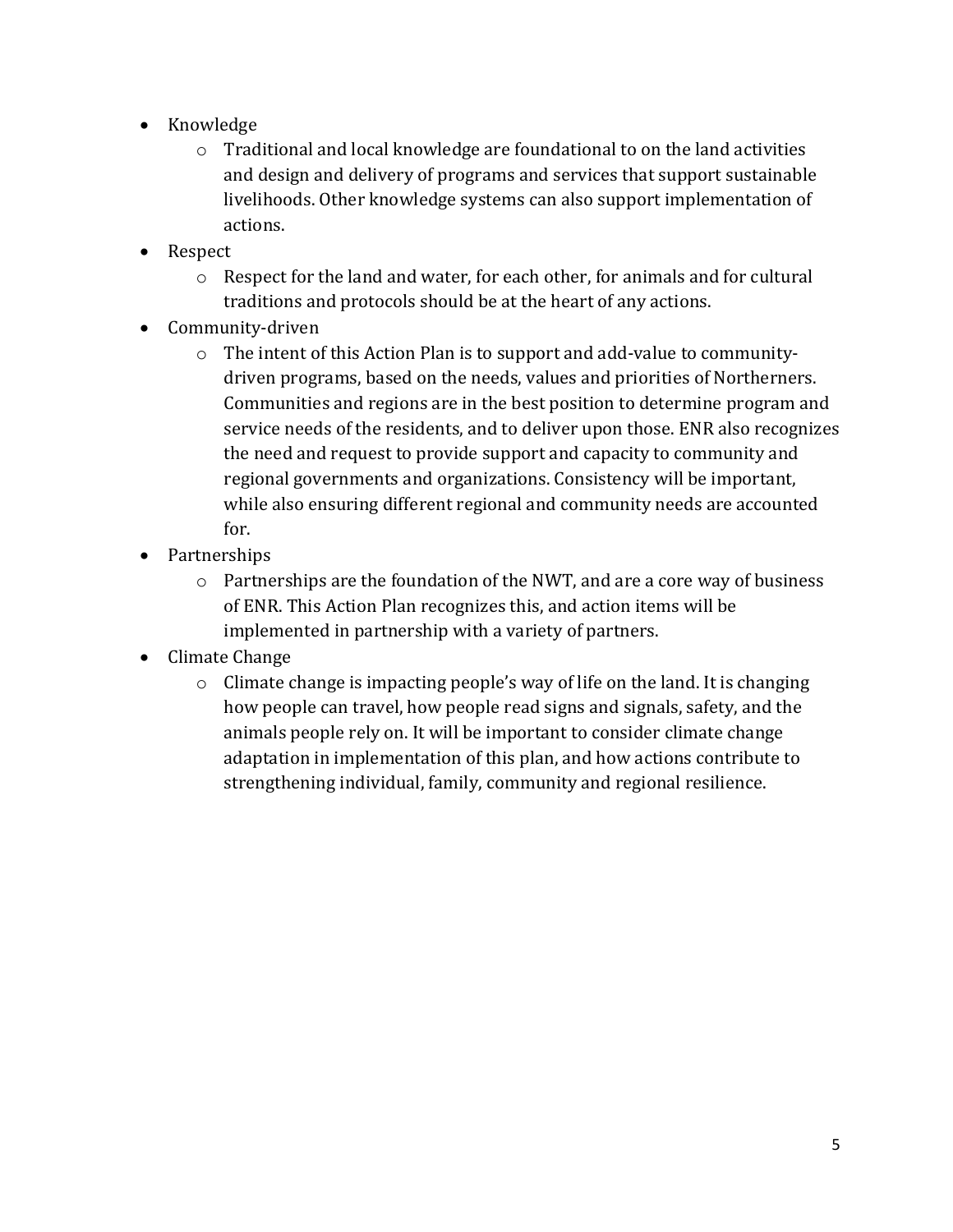#### <span id="page-6-0"></span>**Connections to Other GNWT Strategies and Action Plans**

This Action Plan is linked to and supports a number of other GNWT initiatives underway, both directly and indirectly. Work by other departments under these strategies aligns with and supports the effort of ENR in this Action Plan. ENR will continue to work closely with departments to collaboratively advance work that supports sustainable livelihoods.

Some of these initiatives include:

- *GNWT 2030 Climate Change Strategic Framework 2019-2023 Action Plan*: The Climate Change Strategic Framework Action Plan identifies the following actions which align with and/or are reflected in this Action Plan: Support country foodrelated research, including climate change impacts to community food security; implement a sustainable livelihoods action plan to support country food research and programs; Building on the priorities to be identified in a sustainable livelihoods action plan, work collaboratively with partners to identify and secure funding to support projects; and, support Indigenous Guardians Programs led by Indigenous governments in the NWT to monitor climate change using traditional, local and scientific knowledge where requested.
- *Working Together: An Action Plan to Reduce and Eliminate Poverty in the Northwest Territories (2015):* The Anti-Poverty Action Plan sets a vision for a territory free from poverty; critical to this are on the land opportunities, traditional economies and country foods. Specific actions in the Anti-Poverty Action Plan that are supported by this Action Plan include: provide nutritious food to elders through lunch and community-based food sharing programs; encourage and support people to harvest, hunt and fish to meet their needs and those of their communities; and, expand on the land programming such as Take A Kid Trapping that encourage youth to learn harvesting skills from elders.
- *GNWT Knowledge Agenda Action Plan 2019-2024*: The need for research that supports decision-making is the foundation of the Know kedge Agenda Action Plan. There are a number of linkages to the Knowledge Agenda, including some of the following actions: Build on community-based monitoring initiatives including training and support for Guardian programs; provide key decision-making bodies with a list of departmental contacts who can provide information on various areas of NWT research; and, encourage and establish new partnerships that enhance NWT research capacity such as increased program support, new research chairs and new equipment.
- *Northwest Territories Economic Opportunities Strategy: Connecting Business and Communities to Economic Opportunities*: The Economic Opportunities Strategy identified a number of recommended actions that are reflected within this Action Plan, such as: increase funding and program support for the Traditional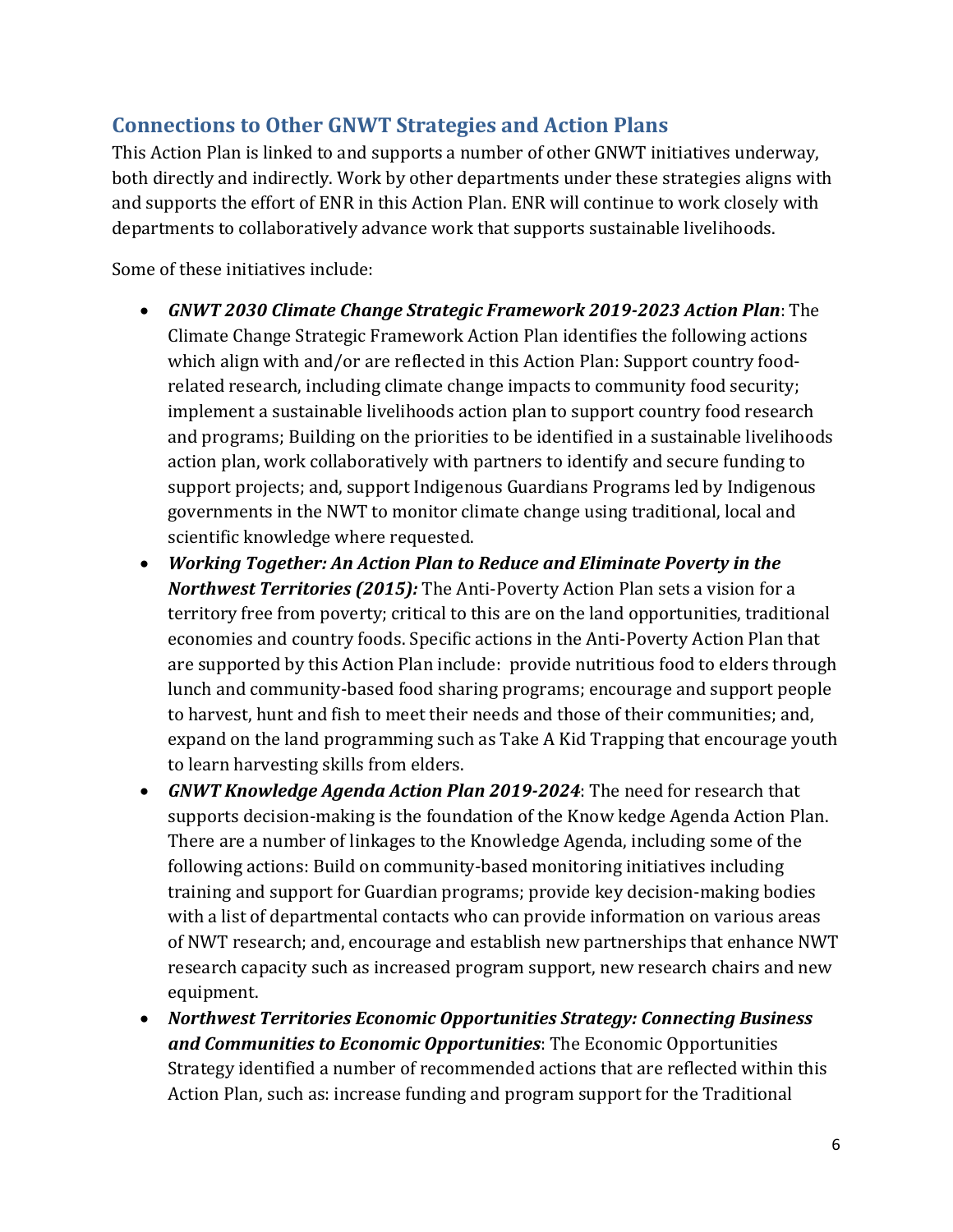economy through the GNWT's Community Harvesters Assistance Program and the Genuine Mackenzie Valley Fur Program; engage the private sector to increase support to the GNWT's Take a Kid Trapping Program; create a mentorship program with supports to provide assistance to adults pursuing a return to a harvesting lifestyle; and, examine with the Department of Education, Culture and Employment and Health and Social Services opportunities to incorporate traditional economy activities into social wellness and healing programs.

- *Strong Cultures, Strong Territory: GNWT Culture and Heritage Strategic Framework 2015-2025*: A number of cultural priorities in the Culture and Heritage Strategic Framework align with actions in this Action Plan. These include: celebrate the diversity of languages; make cultural programs hands-on, immersive and on location; support cultural programs for youth; support the preservation of traditional skills and practices; create demand for authentic NWT cultural products and services; and, support decisions by communities about their culture and heritage.
- *Northwest Territories Aboriginal Languages Framework A Shared Responsibility:* As language is recognized as a key component of on the land activities, this Action Plan aligns with a number of elements of the Aboriginal languages Framework, including: acknowledge and affirm the importance of Aboriginal languages in the NWT; develop community capacity in Aboriginal language revitalization; and, develop the resources and capacity to deliver services in Aboriginal languages.

Additionally, it is ENR's intent that the actions in this Plan add value and support the great work happening across the NWT that is being led by Indigenous Governments and Organizations, Renewable Resource Board and Councils, Hunters and Trappers Associations, municipal and federal governments, and non-government organizations. These actions were built in response to what we heard from participants about priorities, needs and values of Northerners and where ENR can best support sustainable livelihoods.

#### <span id="page-7-0"></span>**Measuring Success**

For each objective, a number of initial performance indicators have been identified to help us track our progress. Throughout engagement on the Action Plan, ENR heard about the importance of building an evaluation framework that is grounded in and uses Indigenous evaluation methodologies. To honour this, ENR commits (see Action 5.4) to developing an evaluation framework that builds on Indigenous methodologies, in concert with other evaluation approaches (including community-based approaches, process, impact or outcome evaluations) by the approximate halfway point of this plan. The intent is to work with the advisory committee to guide this process.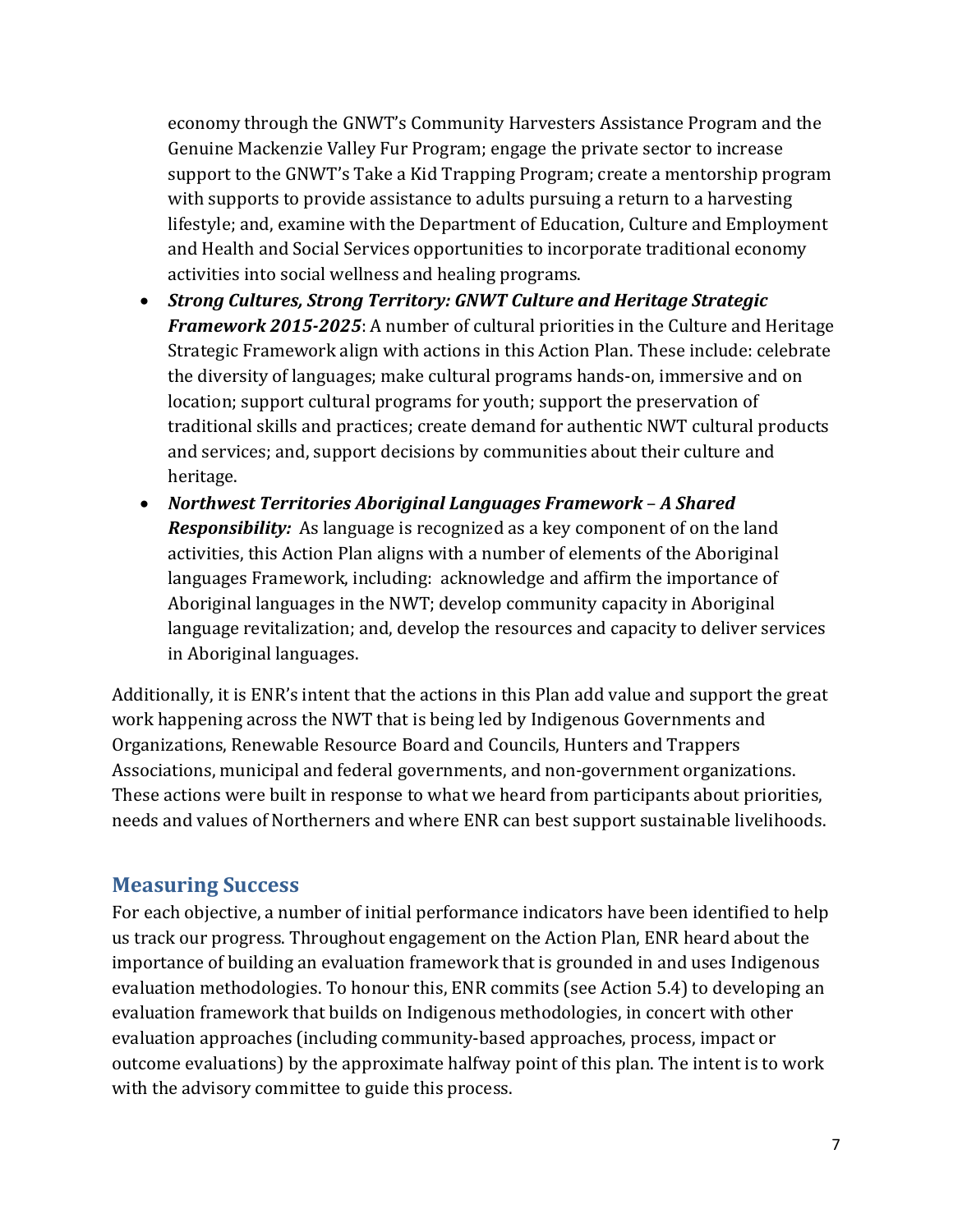# <span id="page-8-0"></span>**Actions**

Identified actions fall under the five Action Plan objectives:

- Objective 1: Promote and support opportunities for mentorship, learning and training related to on the land activities for interested residents;
- Objective 2: Support communities, organizations and other partners in pursuing sustainable livelihoods programs and service by reducing administrative burden;
- Objective 3: Strengthen communication about existing programs and increase promotion of sustainable livelihoods at multiple levels;
- Objective 4: Create and support opportunities for program development; and,
- Objective 5: Ensure programs run effectively, efficiently and support the people who need them, and ensure accountability in Action Plan implementation.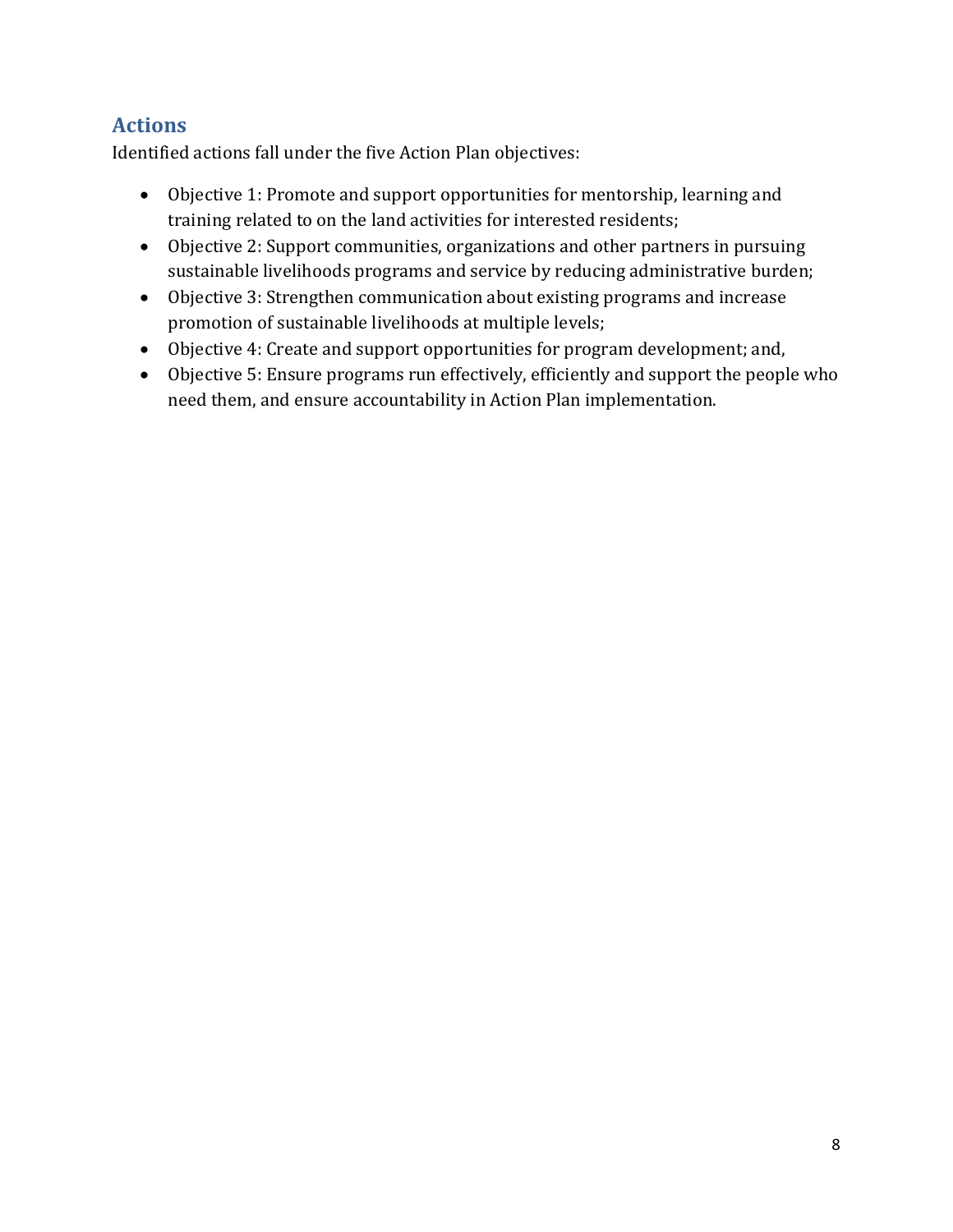### **Objective #1: Promote and support opportunities for mentorship, learning and training related to on the land activities for interested residents.**

Actions under Objective 1 support opportunities for learning, mentorship and training that are key to encouraging and promoting sustainable livelihoods and on the land activities for all interested residents. Actions under this Objective also include support for and creation of opportunities to form networks and share knowledge and experience between communities and more broadly.

<span id="page-9-0"></span>

| 01                                                 | Promote and support opportunities for mentorship, learning and training related to on                                                                                                                                                                                                                                                                                                                                                                                                                 |                              |  |
|----------------------------------------------------|-------------------------------------------------------------------------------------------------------------------------------------------------------------------------------------------------------------------------------------------------------------------------------------------------------------------------------------------------------------------------------------------------------------------------------------------------------------------------------------------------------|------------------------------|--|
|                                                    | the land activities for interested residents.                                                                                                                                                                                                                                                                                                                                                                                                                                                         |                              |  |
| <i>Initial</i><br>Performance<br><b>Indicators</b> | Number of people who take Hunter Education (online and in schools).<br>$\bullet$<br>Number of training programs offered.<br>$\bullet$<br>Number of people participating in mentorship or training programs.<br>$\bullet$<br>Participants identify learning outcomes or development of new skills in mentorship or training programs.<br>$\bullet$<br>Lessons learned and shared from community knowledge exchanges.<br>$\bullet$<br>Third party funding secured for Take a Kid Trapping.<br>$\bullet$ |                              |  |
|                                                    | <b>Action Item</b>                                                                                                                                                                                                                                                                                                                                                                                                                                                                                    | <b>Deliverable Date</b>      |  |
| 1.1                                                | Expand the Hunter Education program to also be offered online.                                                                                                                                                                                                                                                                                                                                                                                                                                        | December 2019                |  |
| 1.2                                                | Work with Education, Culture and Employment (ECE) and School Boards to explore<br>offering Hunter Education in high schools for credit.                                                                                                                                                                                                                                                                                                                                                               | February 2020 and<br>ongoing |  |
| 1.3                                                | Establish a process for sending NWT trappers to represent the territory at the Fur<br>Harvester's Auction House annually.                                                                                                                                                                                                                                                                                                                                                                             | January 2020                 |  |
| 1.4                                                | Work with harvesters to develop and pilot harvesting mentorship support programs,<br>including ensuring access/programs for middle aged participants and women.                                                                                                                                                                                                                                                                                                                                       | September 2020               |  |
| 1.5                                                | Develop and pilot a 'Take a Family On the Land' small grant program.                                                                                                                                                                                                                                                                                                                                                                                                                                  | December 2020                |  |
| 1.6                                                | Work with harvesters, co-management partners and others, to develop and deliver<br>harvesting training courses (for multiple demographic groups) including safety and<br>navigation, harvesting and processing skills and food preparation.                                                                                                                                                                                                                                                           | March 2021 and<br>ongoing    |  |
| 1.7                                                | Pilot trapper/harvester starter kits to help new trappers/harvesters with some of<br>the equipment necessary to get started in the activity.                                                                                                                                                                                                                                                                                                                                                          | March 2021                   |  |
| 1.8                                                | Support and/or facilitate community knowledge exchanges to promote knowledge                                                                                                                                                                                                                                                                                                                                                                                                                          | September 2021 and           |  |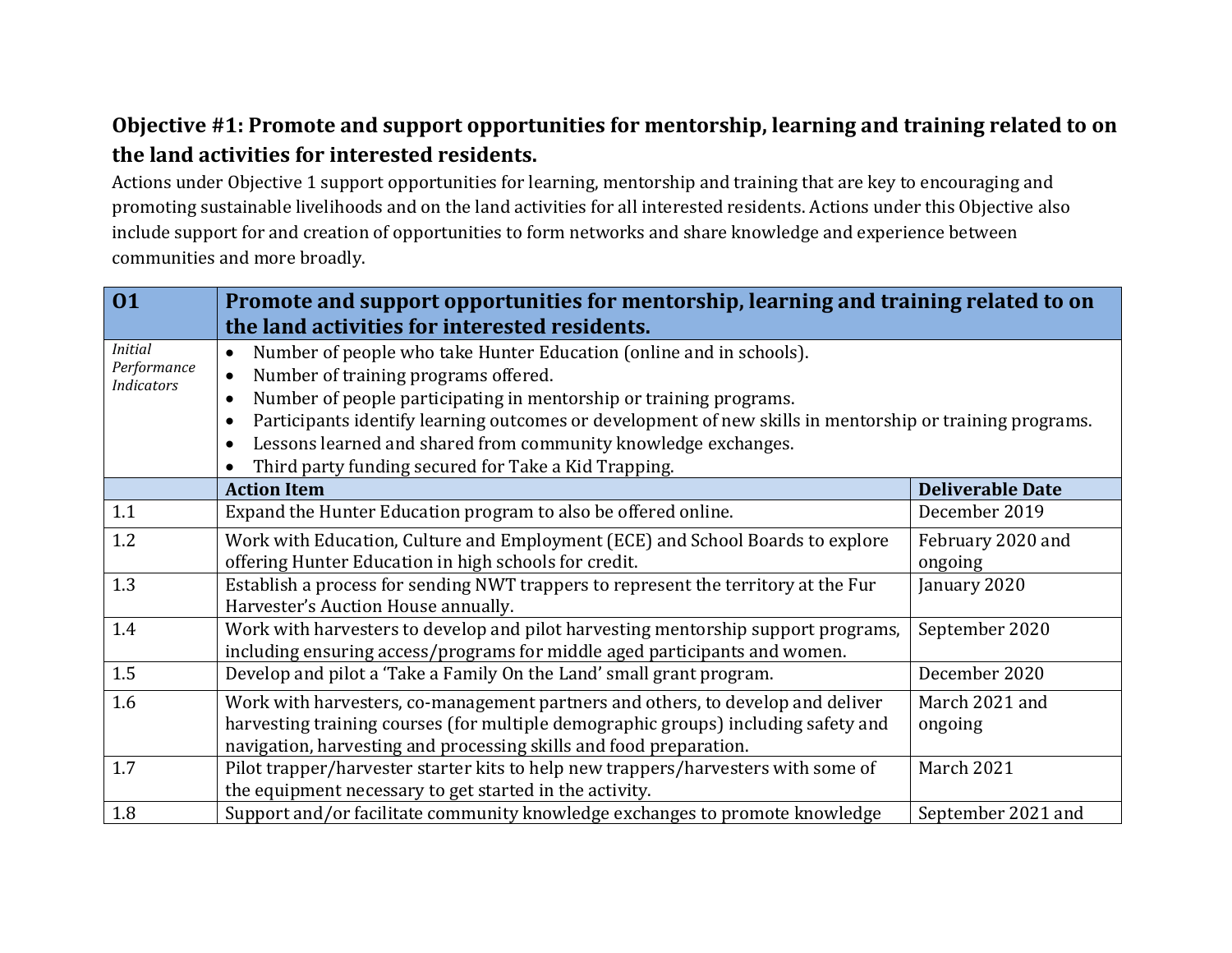|      | sharing specific to country foods, such as harvesting, preparation and processing.    | ongoing        |
|------|---------------------------------------------------------------------------------------|----------------|
|      | Engage the private sector, post-secondary institutions and other partners to increase | March 2021 and |
|      | support to the Take a Kid Trapping Program.                                           | ongoing        |
| 1.10 | Develop a youth leadership committee program, focused on country food security        | December 2022  |
|      | and climate change, to build capacity and knowledge in NWT youth.                     |                |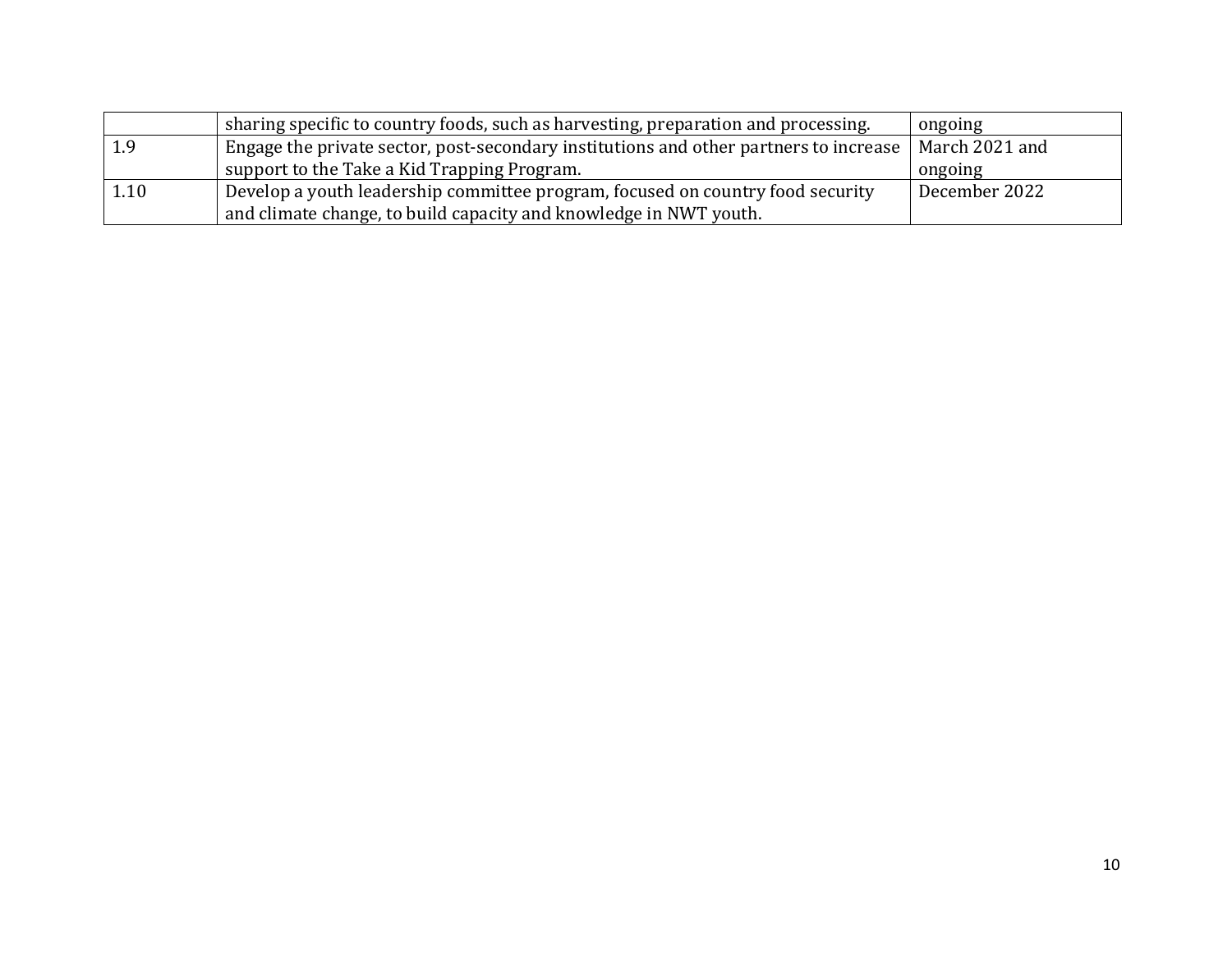# **Objective #2: Support communities, organizations and other partners in pursuing sustainable livelihoods programs and services by reducing administrative burden.**

Actions under Objective 2 are intended to reduce administrative burden on communities to secure funding and design and implement programs. This can include support capacity development at the community level, or providing in-kind capacity where possible.

<span id="page-11-0"></span>

| 02                               | Support communities, organizations and other partners in pursuing sustainable<br>livelihoods programs and service by reducing administrative burden.                                                                                                                                    |                              |
|----------------------------------|-----------------------------------------------------------------------------------------------------------------------------------------------------------------------------------------------------------------------------------------------------------------------------------------|------------------------------|
| <b>Initial</b>                   | Success rates of proposals supported.<br>$\bullet$                                                                                                                                                                                                                                      |                              |
| Performance<br><b>Indicators</b> | Third party funding secured for programs.<br>$\bullet$                                                                                                                                                                                                                                  |                              |
|                                  | Positive evaluation from partners on support available.<br>$\bullet$                                                                                                                                                                                                                    |                              |
|                                  | <b>Action Item</b>                                                                                                                                                                                                                                                                      | <b>Deliverable Date</b>      |
| 2.1                              | Act as a GNWT champion for Indigenous Guardian and/or on the land monitoring<br>programs, and function as a conduit/point of contact for communities to identify<br>GNWT programs, resources and in-kind capacity to support such programs.                                             | Ongoing                      |
| 2.2                              | Work with GNWT Departments, the On the Land Collaborative and other partners to<br>improve coordination and collaboration for on the land programming and funding.                                                                                                                      | Ongoing                      |
| 2.2                              | Work with partners to identify and secure third party funding to support sustainable<br>livelihoods programs and services.                                                                                                                                                              | Ongoing                      |
| 2.3                              | Work with GNWT departments and other partners to develop a community funding<br>application schedule for on the land/sustainable livelihoods program funding.                                                                                                                           | March 2020                   |
| 2.4                              | Explore and pilot ways to best support communities in developing funding and<br>program proposals for on the land/sustainable livelihoods activities, which could<br>include resource materials, workshops, strategic reviews, liaison functions or<br>application drafting assistance. | December 2020 and<br>ongoing |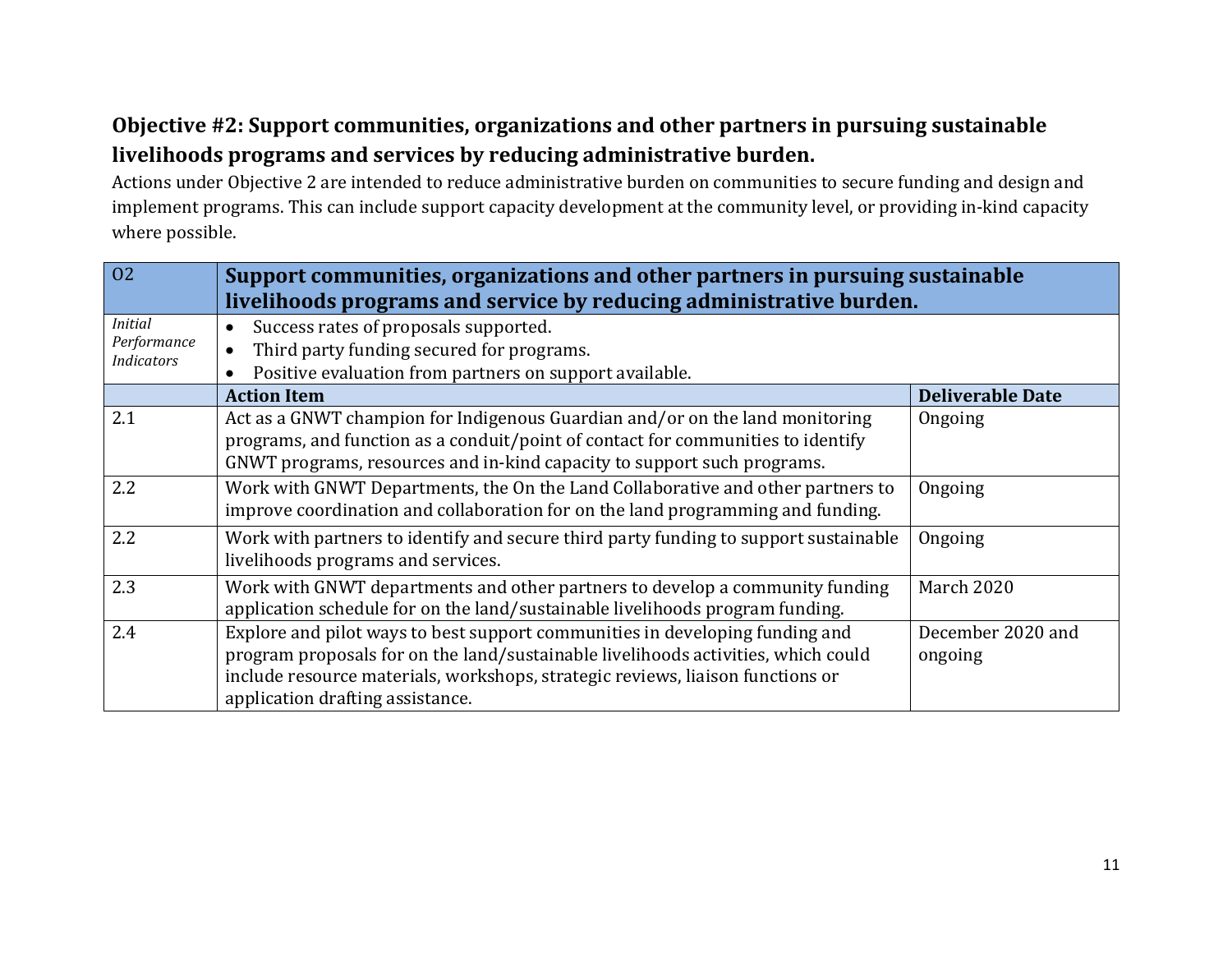### **Objective #3: Strengthen communication and information about existing ENR programs and increase promotion of sustainable livelihoods at multiple levels.**

The strength or our programs rests on awareness of and access to those programs. Promoting sustainable livelihoods at multiple levels, through sharing of stories, lessons and experiences is also an important part of engaging communities, encouraging participation, and advocating for resources and support for external partners. Actions under this Objective address communication and promotion.

<span id="page-12-0"></span>

| 03                               | Strengthen communication and information about existing ENR programs and increase<br>promotion of sustainable livelihoods at multiple levels. |                         |
|----------------------------------|-----------------------------------------------------------------------------------------------------------------------------------------------|-------------------------|
| <b>Initial</b>                   | Increased awareness of ENR training, harvesting programs and funding.<br>$\bullet$                                                            |                         |
| Performance<br><i>Indicators</i> | Lessons shared from success stories (reach).<br>$\bullet$                                                                                     |                         |
|                                  | Increased awareness of country foods across the NWT.<br>$\bullet$                                                                             |                         |
|                                  | Number of people who participate in or experience trapper lifestyle campaign.                                                                 |                         |
|                                  | <b>Action Item</b>                                                                                                                            | <b>Deliverable Date</b> |
| 3.1                              | Develop an enhanced communication and promotional campaign for current ENR                                                                    | <b>July 2020</b>        |
|                                  | training, harvesting programs and funding.                                                                                                    |                         |
| 3.2                              | Work with partners to develop promotional materials to showcase community on                                                                  | October 2020 and        |
|                                  | the land success stories.                                                                                                                     | ongoing                 |
| 3.3                              | Explore opportunities to have more ENR meetings with partners that take place on                                                              | December 2020 and       |
|                                  | the land.                                                                                                                                     | ongoing                 |
| 3.4                              | Pilot NWT 'Country Food Day' and support community food celebrations.                                                                         | October 2021 and        |
|                                  |                                                                                                                                               | ongoing                 |
| 3.5                              | Support communities and regions developing country food materials (videos, books,                                                             | March 2022              |
|                                  | pamphlets etc.).                                                                                                                              |                         |
| 3.6                              | Work with partners to develop a trapping lifestyle campaign to showcase historic                                                              | <b>March 2023</b>       |
|                                  | and current NWT trappers and their stories.                                                                                                   |                         |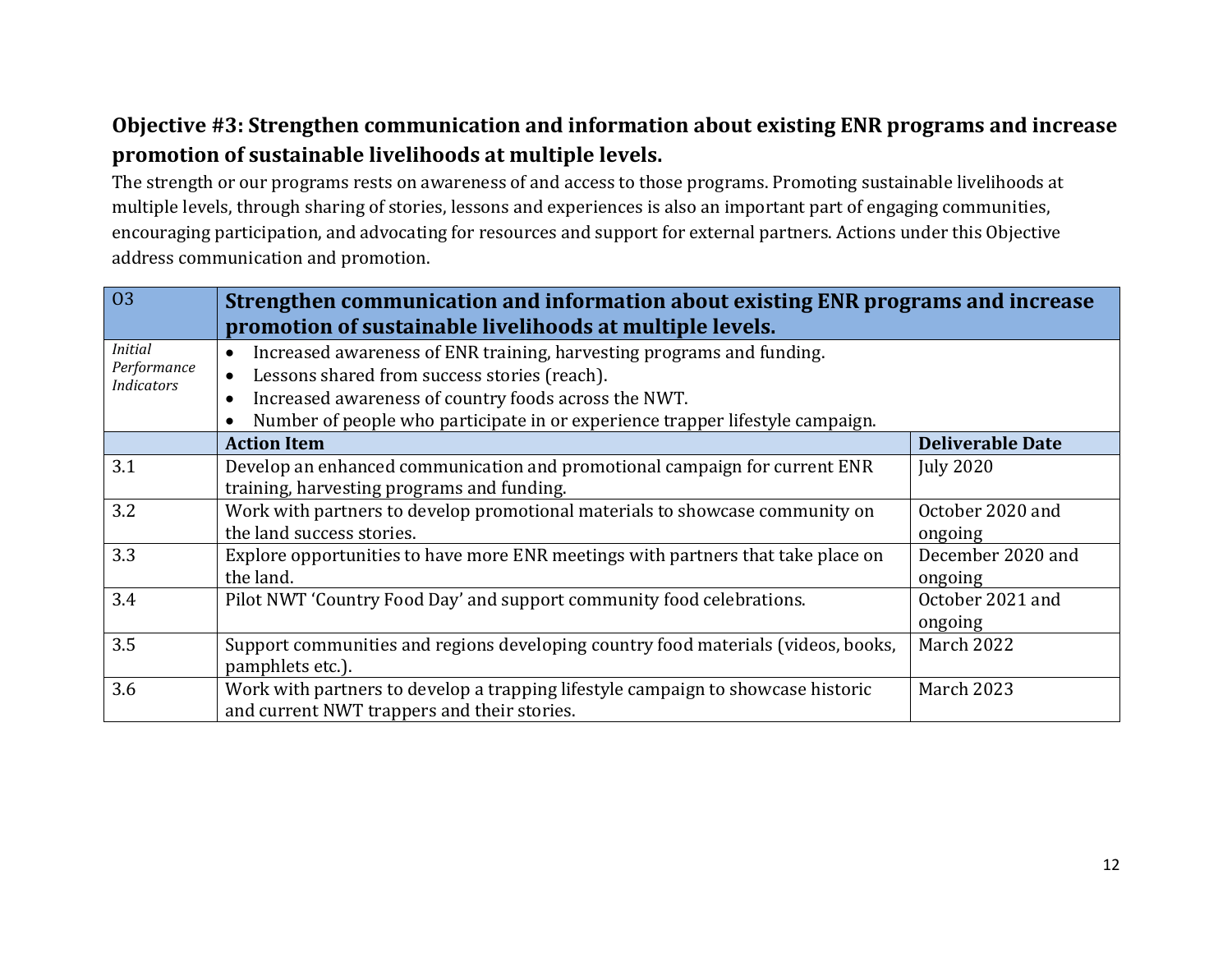# **Objective 4 – Promote and support opportunities for on the land program development.**

There are many great things happening across the NWT, and there are opportunities to strengthen, expand, enhance, grow existing initiatives and develop new ones based on needs, priorities and lessons learned. Actions under this Objective focus on areas where ENR can help to support program development.

<span id="page-13-0"></span>

| 04                                                 | Promote and support opportunities for on the land program development.                                                                                                                                                                                                                                                |                           |
|----------------------------------------------------|-----------------------------------------------------------------------------------------------------------------------------------------------------------------------------------------------------------------------------------------------------------------------------------------------------------------------|---------------------------|
| <i>Initial</i><br>Performance<br><b>Indicators</b> | Number and quality of partnerships strengthened and established.<br>$\bullet$<br>Number of people who use the community food systems planning workbook.<br>$\bullet$<br>Number of<br>$\bullet$                                                                                                                        |                           |
|                                                    | <b>Action Item</b>                                                                                                                                                                                                                                                                                                    | <b>Deliverable Date</b>   |
| 4.1                                                | Strengthen partnerships with a variety of partners to support country food-related<br>research, including climate change impacts to community food security.                                                                                                                                                          | Ongoing                   |
| 4.2                                                | Work with GNWT departments, Indigenous Governments and Organizations, non-<br>profits and other partners to identify and develop a list of equipment that is<br>available to loan out for community on the land programs.                                                                                             | March 2020                |
| 4.3                                                | Finalize and release community food systems planning workbook.                                                                                                                                                                                                                                                        | March 2020                |
| 4.4                                                | Identify potential resources and partnerships to support community-driven<br>harvesting programs that contribute to local food security, particularly those that<br>support people with limited access (e.g., single parents, Elders, people dealing with<br>addictions, people with different mobility needs, etc.). | March 2021                |
| 4.5                                                | Support and/or facilitate community or regional food systems planning, including<br>resources, workshops, and in-kind capacity as available.                                                                                                                                                                          | March 2021 and<br>ongoing |
| 4.6                                                | Work with partners to support climate change adaptation programs that focus on<br>harvesting, traditional economies and country food security.                                                                                                                                                                        | March 2022 and<br>ongoing |
| 4.7                                                | Explore potential opportunities for harvester equipment rebate or subsidy programs<br>to help new and/or low-income harvesters have the basic equipment necessary to go<br>on the land.                                                                                                                               | <b>March 2023</b>         |